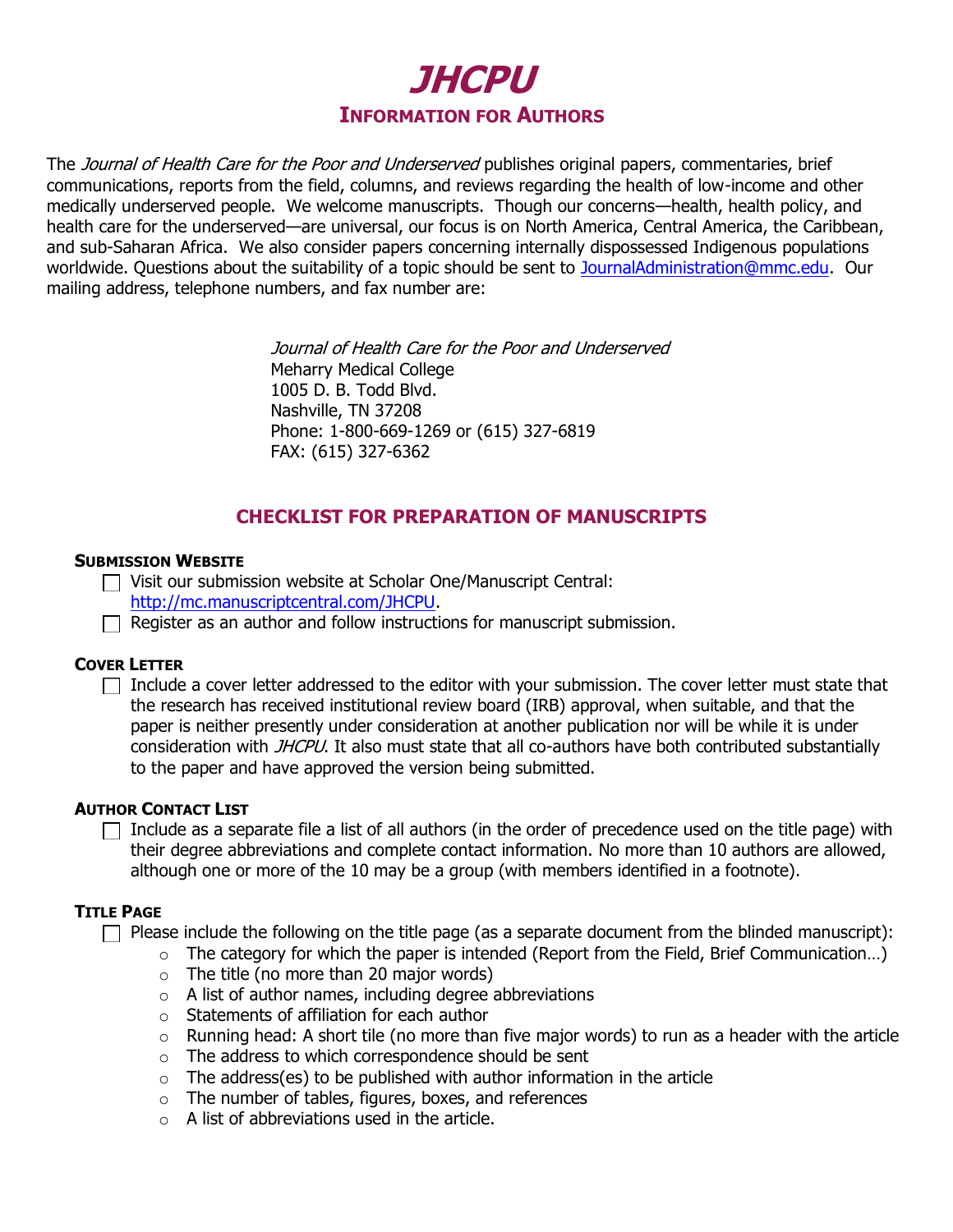#### **ABSTRACT AND KEY WORDS**

 $\Box$  Please retain the abstract and key words in the blinded copy of the manuscript (as well as loading them into the Manuscript Central system when prompted to do so). If possible, use terms from the Medical Subject Headings from *Index Medicus* for the key words. Abstracts must not exceed 150 words. Summaries (for Reports from the Field) are limited to 50 words.

# **WRITING STYLE AND FORMAT**

- $\Box$  Please submit all documents as Word files (rather than as pdfs).
- $\Box$  Double-space throughout.
- $\Box$  Do not use proportional spacing or justified margin.
- $\Box$  Follow the more detailed guidance regarding grammar, style, and usage found on our sheet, Grammar, Style, and Usage in JHCPU.
- $\Box$  For guidance on formatting references, see the end of this document. (Please do NOT use programs that embed references with hyperlinks in the paper you submit.)

#### **NAMES OF POPULATION GROUPS: SPELLING**

This journal spells the names of all racial, ethnic, and racial/ethnic population groups with initial capital letters (Black, White, Latino, Asian, American Indian, Indigenous, Native, and so on for other groups). We spell them this way to call attention to the complex meanings associated with these terms, in contrast with their lower-case relatives used as adjectives describing other things (*black cat, wildlife* native to the area...). The spelling is also consistent with conventional spellings of the names of religious population groups (Hindu, Christian, Muslim, Jewish, and so on for other religious population groups).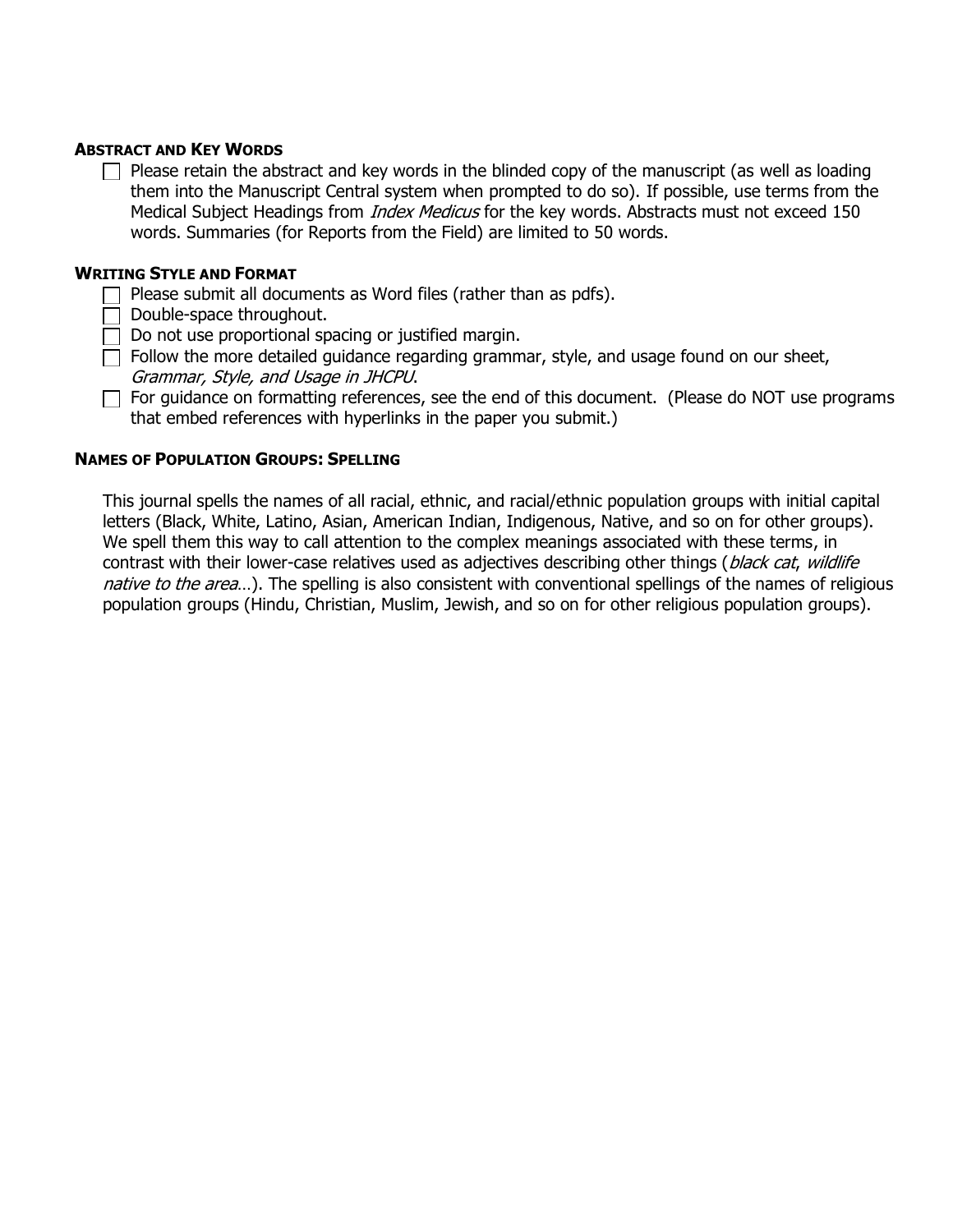# **SPECIFIC GUIDELINES FOR SPECIFIC TYPES OF PAPERS**

The *Journal* publishes several types of paper, including these primary types:

- Original Papers and Brief Communications: These are empirical research papers, differing in length. Some policy papers also fit into these categories.
- Literature Reviews: These are scholarly reviews of the literature on a given topic; in cases where there is a substantial literature, these must be *systematic* rather than narrative reviews.
- Commentaries: These are opinion pieces, strongly grounded in the scholarly literature. Some policy papers fit in this category.
- Reports from the Field: These are brief descriptive accounts of innovative policies, clinical practices, and programs, situated as needed in literature on comparable programs and the background to the general issue being addressed.

Guidelines for writing papers of these types, as well as the columns that we publish and book reviews, follow. More detailed guidance——which applies to all paper types——appears after these specific guidelines.

# **1. ORIGINAL PAPERS**

Empirical research papers, health policy papers, evaluations of innovative or otherwise noteworthy health and health care programs; 2,501-10,000 words of text. N.B.: While we allow research papers and literature reviews as many as 10,000 words of text, rarely does a paper merit that length. If your paper is very long, please edit it as carefully as possible, eliminating redundancy, unnecessarily protracted presentation of background material, and excessive verbiage.

# **Text**

 $\Box$  Clearly state the problem or issue at hand, describe past efforts to address it, and specify how the manuscript represents a new contribution to the field.

Note and discuss policy implications, as appropriate.

 $\Box$  Include brief section headings. Research reports should contain the following sections:

**Introduction**, **Methods**, **Results**, **Discussion**. Omit the **Introduction** section heading.  $\Box$  For any subheadings, use the following format:

1<sup>st</sup> level subheading: **Boldface heading (with initial cap only) followed by period run into text.**

2<sup>nd</sup> level subheading: *Italicized heading (with initial cap only) followed by period run into text.* In cases where the primary heading, a  $1<sup>st</sup>$  subheading, and a  $2<sup>nd</sup>$  subheading all occur in immediate succession, simply follow the same pattern. For example,

#### **Methods**

**Population studied.** *Demographic characteristics*. The population studied was ...

# **2. BRIEF COMMUNICATIONS**

Shorter empirical research papers, health policy papers, evaluations of innovative or otherwise noteworthy health and health care programs; up to 2,500 words of text.

 $\Box$  Above sections on cover letter, abstract and key words, tables, figures, permissions, submission, copyright, and proofs and reprints apply.

# **3. LITERATURE REVIEWS**

Literature reviews: A *literature review* is a type of academic/scientific publication that is of great value to scholars who wish to gain a holistic understanding of scholarly literature and findings on any given topic.  $N.B.$ : While we allow research papers and literature reviews as many as 10,000 words of text, rarely does a paper merit that length. If your paper is very long, please edit it as carefully as possible,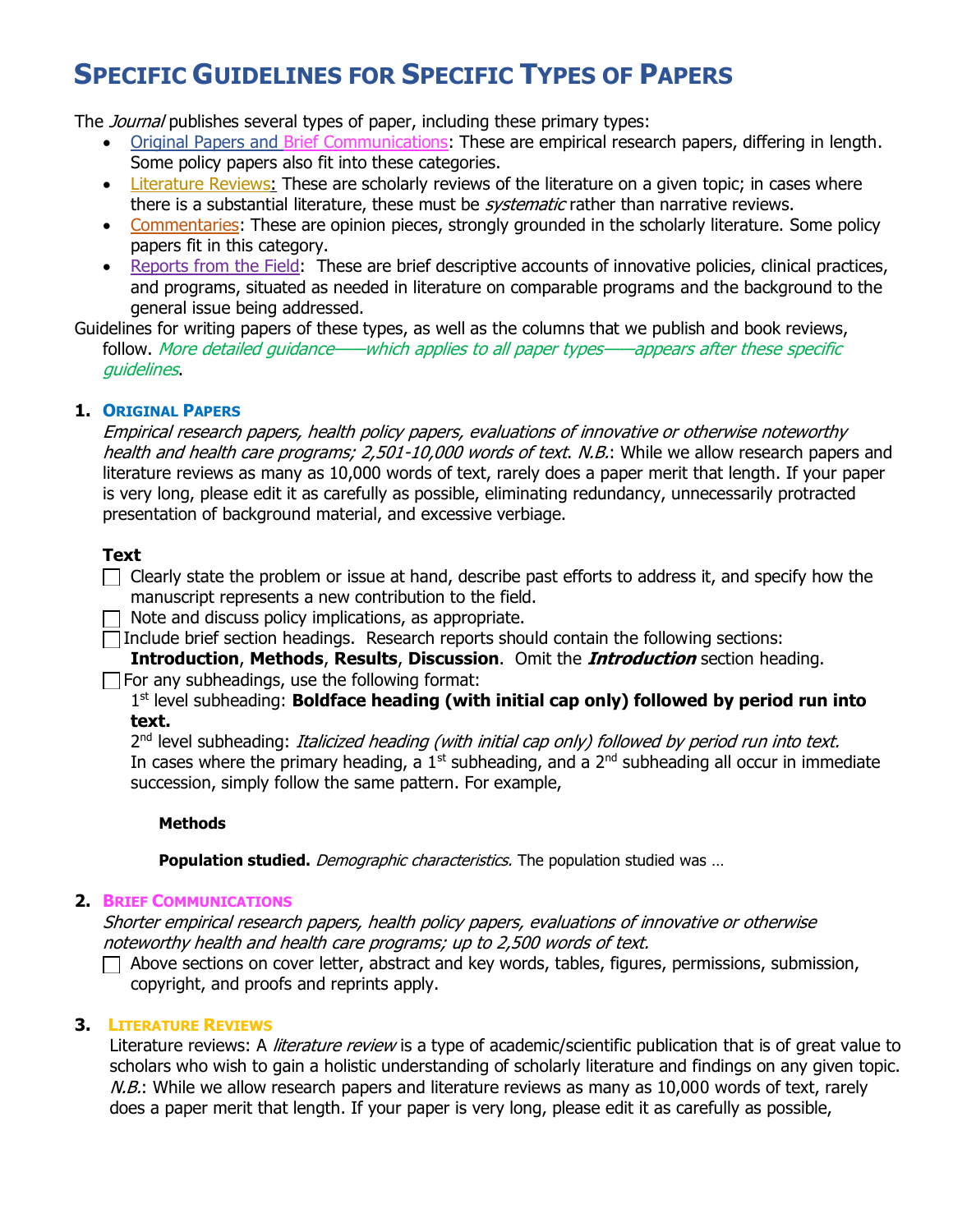eliminating redundancy, unnecessarily protracted presentation of background material, and excessive verbiage.

It is generally agreed that a *systematic review* is different from the traditional *narrative review* in that a systematic review (a) addresses a focused question; (b) involves a comprehensive search of the literature; (c) has explicit inclusion and exclusion criteria for papers included in the review; (d) addresses methodological quality of the papers; and (d) synthesizes results in a systematic way. (Thanks to John Philbrick of UVA for this formulation.)

We prefer systematic literature reviews except in the cases of topics that are inadequately represented in the conventional scholarly literature. The authors should make the case for a looser sort of literature review in the event that they submit one.

Some of the databases researchers might draw on to search the scholarly literature and gray literature (select among these and others, based on topic area):

Academic Search Premier BioMed Central databases CCTR: Cochrane Controlled Trials Register, or [Cochrane Central Register of Controlled Trials](http://www.thecochranelibrary.com/view/0/AboutTheCochraneLibrary.html#CENTRAL) [Cochrane Database of Systematic Reviews](http://www.thecochranelibrary.com/view/0/AboutTheCochraneLibrary.html#CDSR) CINAHL: Cumulative Index to Nursing and Allied Health DARE: International Social Science Directory EMBASE: Biomedical answers (Medline + 5 million other records, emphasis on evidence-based medicine) ERIC: Education Resources Information Center GOOGLE Scholar Health Source Nursing/Academic Edition **PsychARTICLES** PsychINFO PubMed/MedLine Science Direct Sociological Abstracts **SPORTDiscus** Web of Knowledge

#### **4. COMMENTARIES**

Commentary on timely or controversial issues, grounded in the relevant scholarly literature; 1,000-4,000 words of text.

 $\Box$  Above sections on cover letter, abstract and key words, permissions, submission, copyright, and proofs and reprints apply.

#### **5. REPORTS FROM THE FIELD**

This section of the Journal is intended for brief, descriptive papers. These papers may be about a host of different things that we believe will interest our readers — including but not only

- Programs, interventions, innovative practices;
- Understudied issues in public health;
- Efforts to use prior research findings to craft policy and/or practice.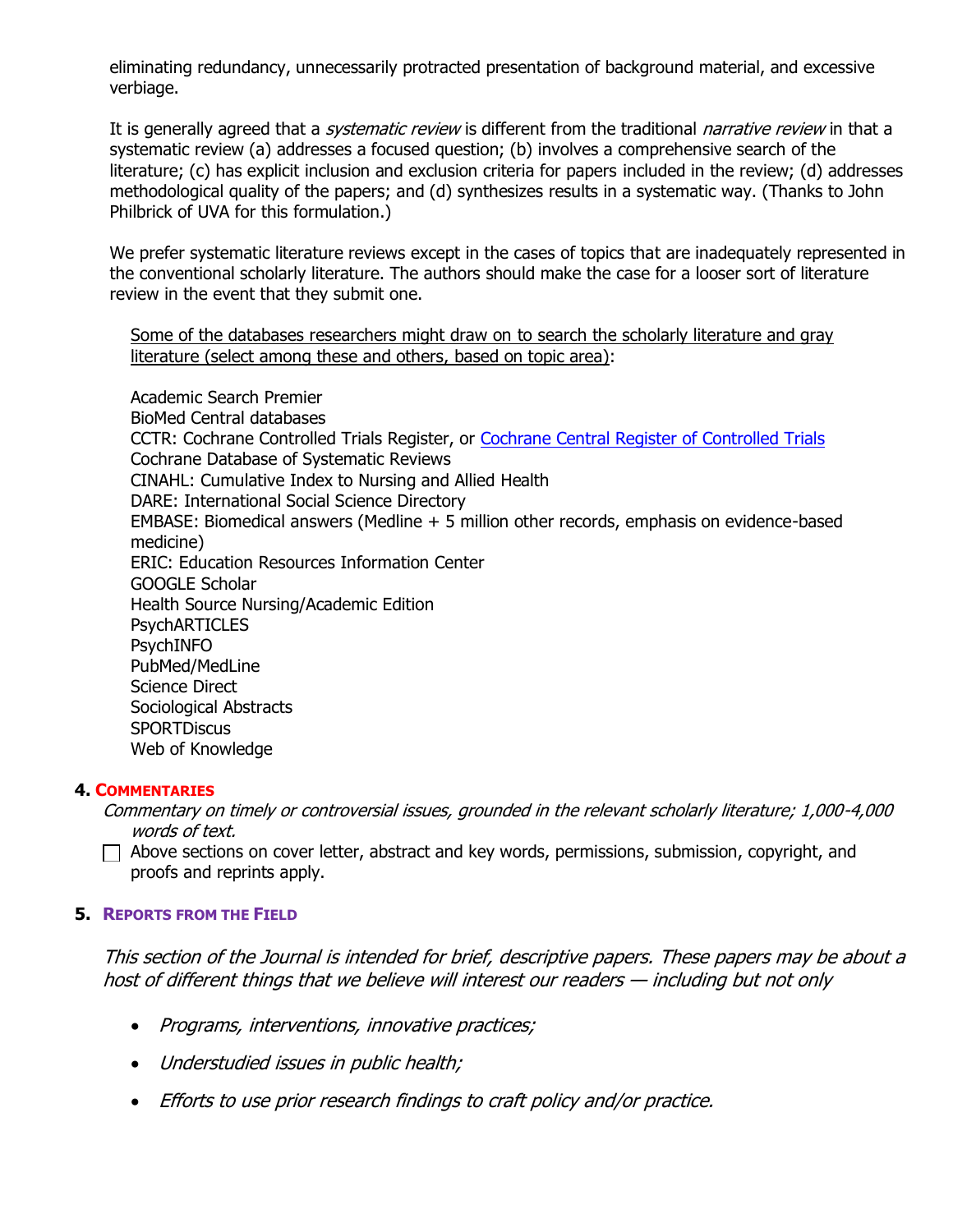Sometimes, a Report may make reference to program instruments or other materials suggesting the potential for future evaluations. We welcome this. Where applicable, authors should explicitly address future expectations based on this preliminary work: Do, if possible, talk about evaluation design and the time course over which you anticipate change. At the same time, bear in mind that the descriptive Report from the Field is not the place for drawing conclusions about effectiveness or causality: such conclusions may be drawn only on the basis of scientific study that goes well beyond the scope of what is covered in a Report from the Field.

Additionally, authors of Reports from the Field should take care to contextualize their work as much as possible – provide descriptive information about (for example) the demographic profile or history of the population, condition, region, neighborhood, program, or practice that is the topic of the Report. Similarly, be sure the submission is contextualized in the literature —— we expect citation and brief discussion of related published material.

While still hewing to the highest standards for timeliness and accuracy. Reports are not structured as research papers and do not contain statistical analyses (other than purely descriptive statistics). Innovative and/or newsworthy events especially will interest our readers. Word limit: 2,000 words of text.

- Where applicable, the above sections describe policies and procedures for cover letter, tables, figures, permissions, submission, copyright, and proofs and reprints.
- In place of an abstract, include a summary of the paper's contents. The summary should be no longer than 50 words. Also include a list of key words. These should appear in the blinded manuscript as well as being loaded onto Manuscript Central (with the summary being loaded in place of an abstract).

#### **6. HEROES AND GREAT IDEAS COLUMNS**

A column published in the Journal since 2005, Heroes and Great Ideas is a space for telling the stories of people and initiatives that have worked successfully to improve life in medically underserved communities. Styles adopted vary widely and include traditional biographical or historical accounts, essays, and narratives. We welcome submissions to this section, which is reviewed by members of the editorial staff and editorial board. We recommend a limit of 2,000 words.

 $\Box$  Where applicable, the above sections describe policies and procedures for cover letter, tables, figures, permissions, submission, copyright, and proofs and reprints.

# **7. ACU COLUMNS**

The ACU Column originates in the office of the Association of Clinicians for the Underserved. Interested authors should write to the ACU office, care of Amanda Pears Kelley apearskelly@clinicians.org.

#### **8. BOOK REVIEWS AND OTHER REVIEWS**

Critical summaries of books, reports, videotapes, educational materials, and other materials of interest to our readers; 500-1,500 words. See Scholar One/Manuscript Central site (http://mc.manuscriptcentral.com/JHCPU) for current list of books available from the Journal office for review.

- $\Box$  Above sections on cover letter, permissions, submission, copyright, and proofs and reprints apply. Authors receive a complimentary copy of the Journal issue in which their work appears.
- $\Box$  Assess the contributions of the material being reviewed to the broad field of health care for the poor and underserved.
- $\Box$  Summarize the salient features of the work; assess its accuracy, readability, completeness, biases, and important omissions; and suggest an audience that might find the work useful.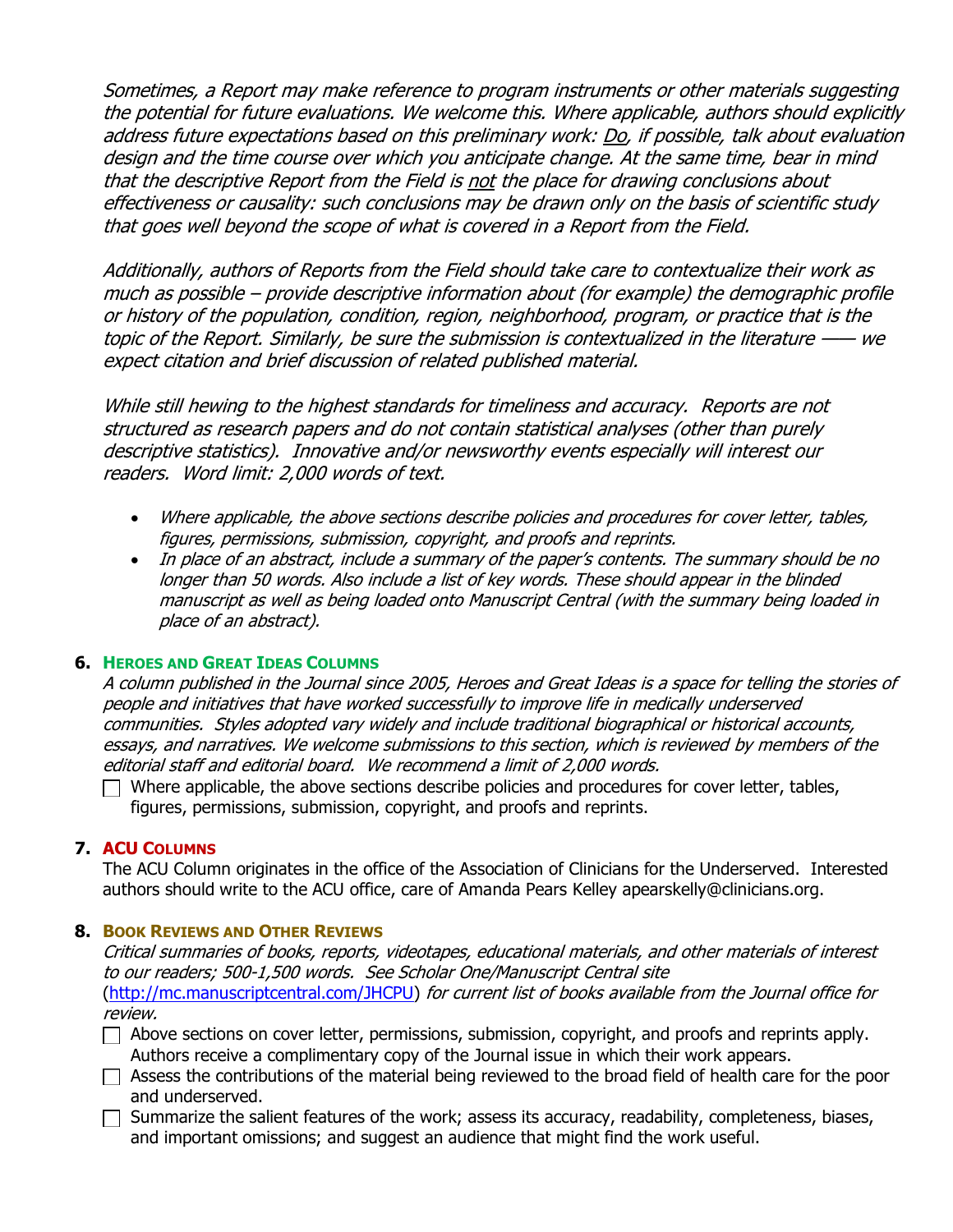# **General Submission Requirements (All Paper Types)**

| $\Box$ List any acknowledgments and grant support at the end of the text under a new section heading,<br><b>Acknowledgments.</b>        |
|-----------------------------------------------------------------------------------------------------------------------------------------|
| $\Box$ The list of references should follow a section heading, <b>References</b> .                                                      |
| <b>Tables</b>                                                                                                                           |
| $\Box$ Type tables on pages separate from the text. Provide a title and consecutive Arabic numbering for<br>each.                       |
| $\Box$ Use the table formatting option in Microsoft Word®.<br>Tables should be in black and white.                                      |
| List source for table, if called for.                                                                                                   |
| Please place tables at the end of the document rather than within the text stream, and please do NOT<br>use anchored boxes.             |
| Tables should be in Word rather than Excel.<br>$\mathbf{1}$                                                                             |
| Columns in tables should be separated with tabs rather than spaces.                                                                     |
| <b>Figures</b>                                                                                                                          |
| Maps, diagrams, drawings, and figures (bar graphs, pie charts, etc.) must be rendered in sharp<br>detail and appear in black and white. |
| $\Box$ Include actual data. For figures that contain percentages, include raw numbers.                                                  |
| $\Box$ List source for figure, if called for.                                                                                           |

 $\Box$  Please refrain from using scanned figures, as we are unable to edit them.

Please supply a native digital file for art (e.g., .jpg), rather than placing it as a picture in the Word document.

#### **Permissions**

 $\Box$  Obtain written permission from the copyright holder to use published figures or tables or any other copyrighted material.

#### **Submission**

 $\Box$  Follow the instructions on Scholar One/Manuscript Central.

#### **Review**

 $\Box$  Authors are notified promptly when manuscripts are received. Manuscripts that pass an internal review are sent to at least two external reviewers who are experts in the topic area addressed by the paper. Reviewers provide comments to the editor, who relays them to the primary author. Reviews are double-blind (i.e., neither authors nor reviewers know each other's identity or institutional affiliation).

# **Copyright**

 $\Box$  Accepted manuscripts become the permanent property of the *Journal* and are not published until all authors have signed a copyright transmittal form and returned to the editor. Authors who assign exclusive copyright to the *Journal* retain residual copyright to the words and data in their manuscripts. The *Journal* and publisher usually honor requests to reprint copyrighted material on a limited basis, providing that permission is also obtained from the author(s) and proper credit is given to the source.